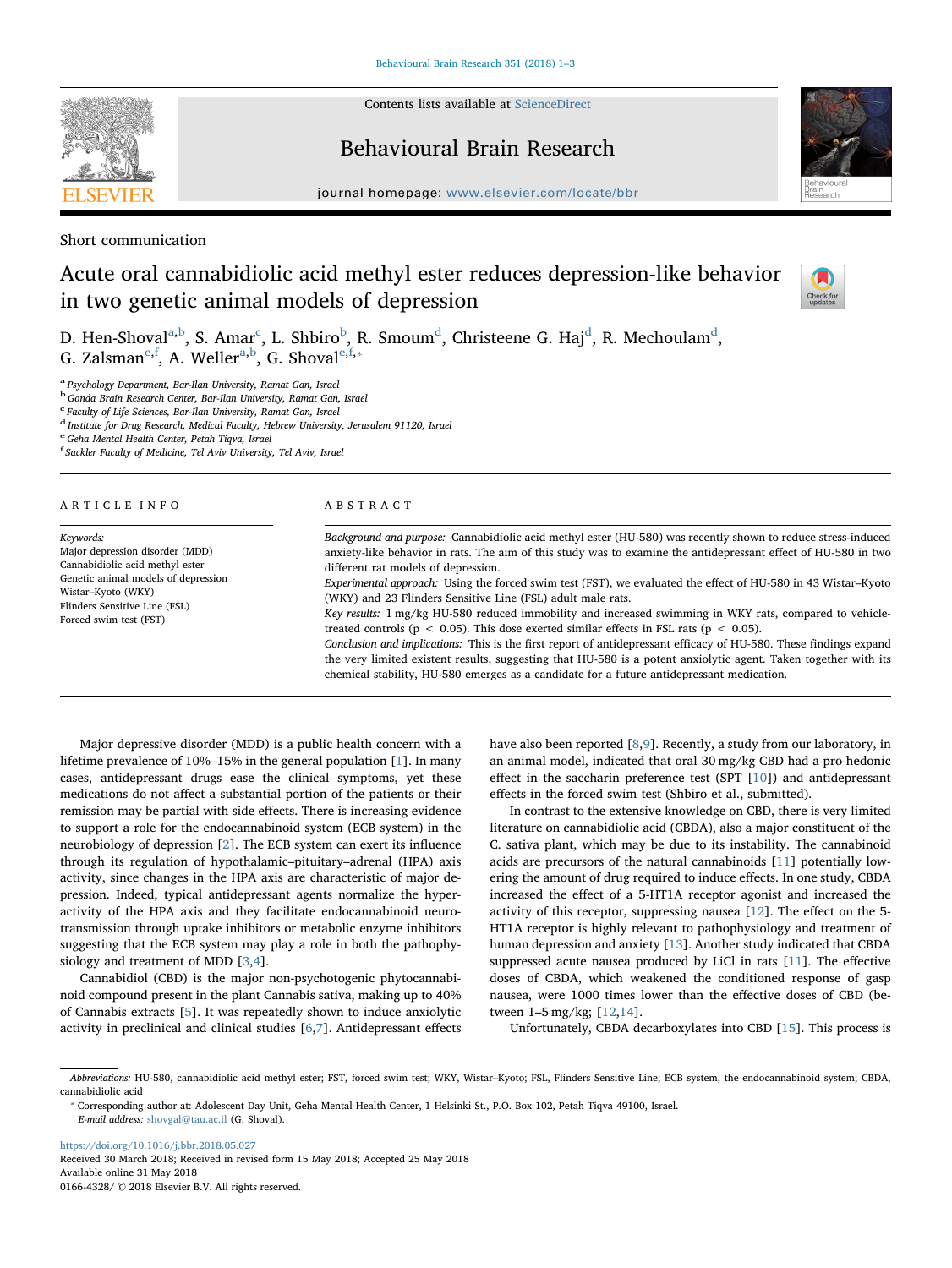enhanced by heat, indicating a relative instability of CBDA, thus lowering its potential to be a future medication [[16](#page-2-15)]. However, its stable analogue, CBDA methyl ester (HU-580) has been recently shown to be more potent than CBDA and to possess anxiolytic properties in a stressinduced anxiety-like behavior Sprague-Dawley rat model [[17](#page-2-16)].

To expand this preliminary knowledge on HU-580, in the present study we examined for the first time its antidepressant effect in two different rat models for depression. This was explored using the forced swim test (FST) after acute oral ingestion of different doses of HU-580 in male rats of the Wistar- Kyoto (WKY) genetic model of depression and one dose in the Flinders Sensitive Line (FSL) genetic model. Both WKY and the FSL rat models have many behavioral and physiological endophenotypes that are often present in MDD, making them valuable models for studying depression (for reviews see [[18,](#page-2-17)[19\]](#page-2-18)). While the WKY model exhibits both depressive-like and anxiety-like behavior, the FSL model typically does not exhibit anxiety-like behavior [[18](#page-2-17),[19\]](#page-2-18). The depressive-like behavior of FSL rats is mostly exhibited as increased immobility on the FST, while WKY rats also demonstrate in addition to this phenotype, an anhedonia-like profile [[18,](#page-2-17)[19\]](#page-2-18).

The study included forty-three WKY (mean weight 205 g) and twenty-three FSL (mean weight 308 g) adult male rats approximately 70-days-old. The rats were provided by Bar-Ilan University's colony, progenitors were provided by Prof. Overstreet (FSL) or purchased from Envigo, Inc. Rats were housed in polycarbonate cages (38  $\times$  21  $\times$  18 cm) with standard bedding, 2 per cage, in a temperature controlled facility (22 + 1 °C), under 12 h-12 h light:dark cycle (lights on at 07:00). Food and water were available ad libitum and each cage contained a segment of wide plastic drainage pipe for enrichment. The study protocol adheres to the ARRIVE guidelines, was in accordance with the National Institutes of Health guide for the care and use of Laboratory animals (NIH Publications No. 8023, revised 1978) and was approved by the Institutional Animal Care and Use Committee.

In on our previous study (Shbiro et al., submitted), we assessed the effect of acute orally consumed CBD in the same strains and sex as in the current study, using the same (FST) paradigm. In that study, on the immobility measure, we found an effect size of 1.7 ( $p < 0.05$ , with a power of 99). Based on these data, power analysis showed that the minimal number of subjects per group needed to find this effect size, with power = 90, is 9. Therefore in the current study we aimed for a  $N = 12$  per group. This can allow for potential subject attrition and/or rejection of outliers.

CBDA methyl ester (HU-580) was synthesized as previously described [[20\]](#page-2-19). The forced swim test (FST) was carried out similar to the one described by Porsolt et al. [\[21](#page-2-20)] with minor modifications. A Plexiglas cylinder, 45.5 cm tall, 20 cm diameter was filled to 30 cm with water at 24  $\pm$  0.5 °C. The animals were immersed in the Plexiglas cylinder for 5 min.

The following measurements were recorded: duration of immobility, duration of struggling behaviors (measured online using a stopwatch) and number of dives. The criterion for immobility was making only the minimal movements necessary to keep the head above water, with no forelimb movement. The criterion for struggling was making active forepaw movements in and out of the water including climbing behavior. At completion of the test, animals were dried off with a towel. The cylinder was cleaned and water changed between test animals.

In the first study, male WKY rats received either 0.1, 1 or 5 mg/kg of HU-580 dissolved in 70 μl ethanol or 70 μl of ethanol (vehicle) that was laced onto a pellet of high fat rodent diet (D12492 Research Diets, Inc. Rodent diet with 60% Fat, NJ USA). The animals consumed the pellet without any need of coercion. Behavioral testing began 2 h after the pellet was consumed (the same time frame in which we found antidepressive-like effects of CBD (Shoval et al., 2016; Shbiro et al., submitted). Since only one dose of the drug was found effective, in the second study, the same procedure was conducted with male FSL rats using the dose of 1 mg/kg HU-580 compared to vehicle control. Rats

were allocated to the treatment groups in a random manner with a limitation: since they were housed 2 per cage, in any given cage one was heavier (and potentially also dominant) than the other. When electing rats for drug treatment the relative weight (heavier/lighter) per cage was counter-balanced within each treatment group.

Two researchers performed the experiments. One (DS) prepared the drug solutions, and was therefore not "blind" to the group assignment of the rats. The other (SA) was totally "blind". Both researchers observed all rats together, switching roles in scoring Floating or Struggling between animals randomly.

One-way multivariate analysis of variance (MANOVA) was followed by one-way ANOVAs on each dependent measure. For the 4-group WKY study, post-hoc one-tailed Dunnett's test was used for comparisons between each dose and the control, vehicle group. MANOVAs included immobility and swimming as the dependent variables. Struggling was not included in the MANOVAs to allow for degrees of freedom in the analysis.

Towards the end of the WKY experiment we ran out of HU-580. Therefore, only 10, out of 12 planned rats in the 1 mg/kg group were tested. At the data analysis stage, data from 3 rats were excluded because they were identified as outliers by SPSS in the boxplot procedure. Thus, for data analysis we had  $N = 12$  in the vehicle and  $5 \text{ mg/kg}$ groups,  $N = 11$  in the 0.1 mg/kg group, and  $N = 8$  in the 1 mg/kg group.

WKY: One way MANOVA performed on the variables: immobility and swimming revealed a significant effect of drug  $(F(6,76) = 2.924,$ p < 0.05). One way ANOVAs showed significant effects of drug on immobility  $(F(3,39) = 5.194, p < 0.05)$  and swimming  $(F(3,39) = 5.194, p < 0.05)$  $(3,39) = 5.648$ ,  $p < 0.05$ ). Post-hoc Dunnett's tests further revealed that WKY rats treated with 1 mg/kg HU-580 were significantly less immobile ( $p < 0.05$ ) and swam significantly more ( $p < 0.05$ ) than WKY rats treated with vehicle [\(Fig. 1\)](#page-1-0).

At the data analysis stage, in the FSL study, data from 1 rat was excluded because it was identified as an outlier by SPSS in the boxplot procedure. Thus, for data analysis we had  $N = 11$  in the vehicle group and  $N = 11$  in the 1 mg/kg group.

FSL: One way MANOVA performed on the variables: immobility and swimming, revealed a significant effect of HU-580 (F(1,21) = 7.375, p < 0.01). HU-580 significantly reduced immobility and increased swimming ( $p < 0.05$ ) ([Fig. 2](#page-2-21)).

In the present study we demonstrated that HU-580 reduced depression-like behavior in two different genetic animal models of depression. This is the first report of the antidepressant efficacy of HU-580. These findings are consistent with the only existing paper in the literature, which suggested that HU-580 is a potent anxiolytic agent [[17\]](#page-2-16). Whereas, a stress-induced anxiety-like behavior Sprague-Dawley rat model was used in the previous study [\[17](#page-2-16)], we expanded the

<span id="page-1-0"></span>

Fig. 1. Duration of immobility and swimming (mean  $+$  SEM) of male Wistar Kyoto (WKY) rats. Rats received either vehicle  $(n = 12)$  or 0.1  $(n = 11)$ , 1  $(n = 8)$ , or 5  $(n = 12)$  mg/kg HU-580 orally ingested 2 h before the FST. \*  $p < .05$ .